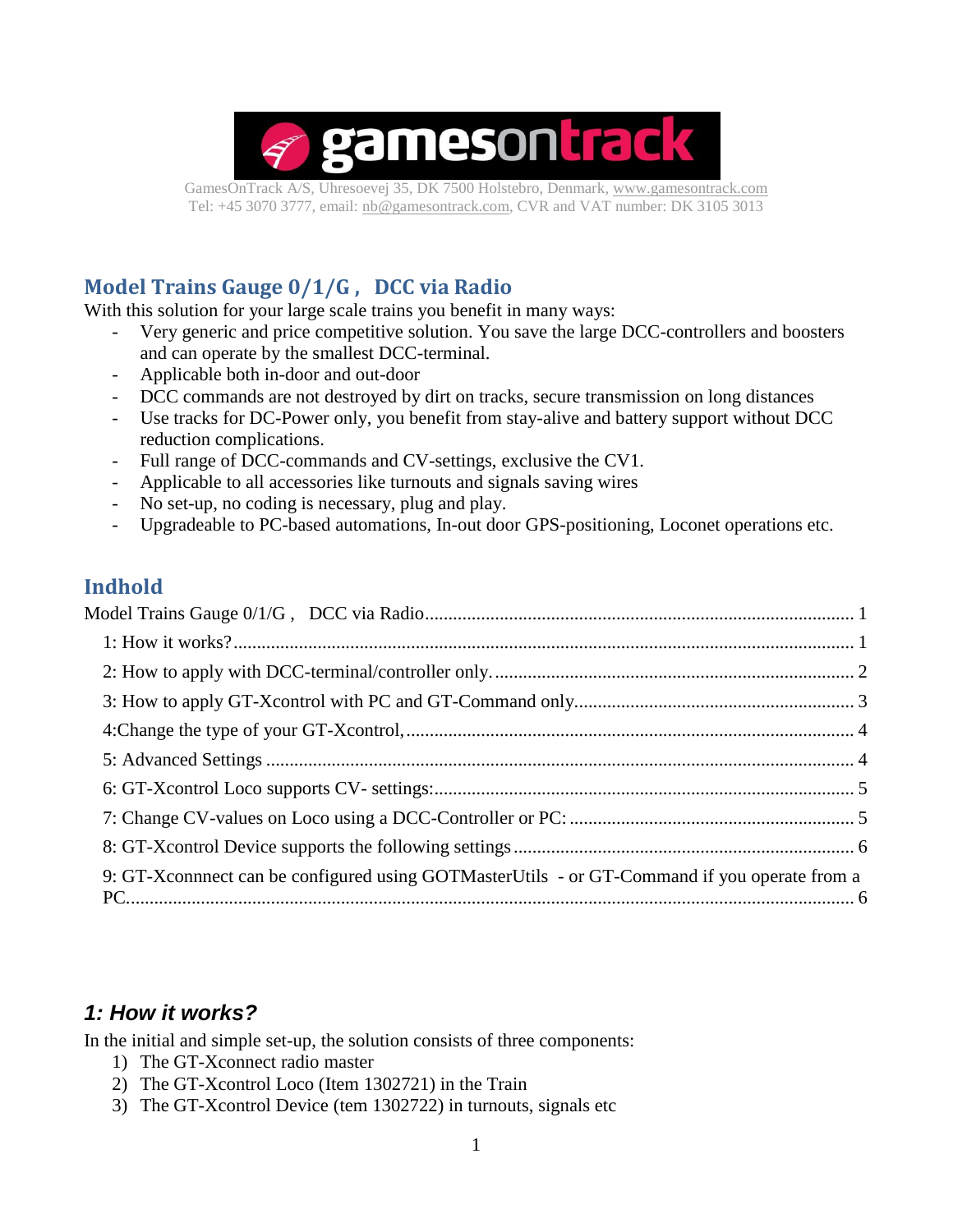In its first simple set-up you connect the DCC Track terminal on your DCC-Controller to the DCC-input on the GT-Xconnect. Then you insert the GT-Xcontrol Loco in your train between the track-power and your DCC-decoder.



You select a train on your DCC-controller. When you push a command the GT-Xconnect lifts the DCCsignal to the radio and broadcast the signal to any GT-Xcontrol. The GT-Xcontrol captures the signal and push it directly as normal DCC-track power into the decoder. GT-Xcontrol takes power from the tracks. Power can be pure 16-24 V DC or any DCC as well.

You can transmit any DCC-command this way, including CV-values but exclusive CV1.

#### **Short Specifications**

GT-Xconnect, Radio device 868 Mhz DCC by Radio, Transmits up to 400 DCC commands/second, 50 m radio range. Very usable in automatic control with more trains. Upgradeable to PC and Position control. Uses less than 500 mA, supply from either DCC-terminal, USB, or 16 V AC trafo. GT-Xconnect operates as standard on one main channel. Using a PC it can be configured differently.

GT-Xcontrol, Radio device 868 Mhz and DCC device, 3A with 5A peak. Usable in trains as well as turnout and signal control. Expandable with "Stay Alive capacitors" and Position Transmitters.

## <span id="page-1-0"></span>*2: How to apply with DCC-terminal/controller only.*

Connect your GT-Xcontrol Loco to your decoder in the train. Insert it between the track-power and the DCC-input to your decoder – if you need to switch between then insert a double shifter. Power can be both DC and DCC. Connect our GT-Xcontrol Device to your turnout, assuming power from tracks.

Connect your GT-Xconnect to your DCC-controller using the DCC-input connectors. Your GT-Xconnnect will turn on the green DCC diode and assume power from the DCC-input. The GT-Xconnect will start looking for radio-devices and start flashing on the yellow TX diode when it sees a train or device with GT-Xcontrol - or any GT-Xcontrol with power.

Select a train (DCC-address) on your DCC-terminal, turn the button and your train is moving. Make any operation you like. The GT-Xcontrol acts in front of the DCC-decoder as tracks, thus the DCC-decoder will only consume commands related to his specific DCC-address. If your train looses Radio connection with the master the GT-Xcontrol will take the power from the train. This happens in 0,5-1,0 second and works as emergency stop. The train can loose the radio if the master is shot down.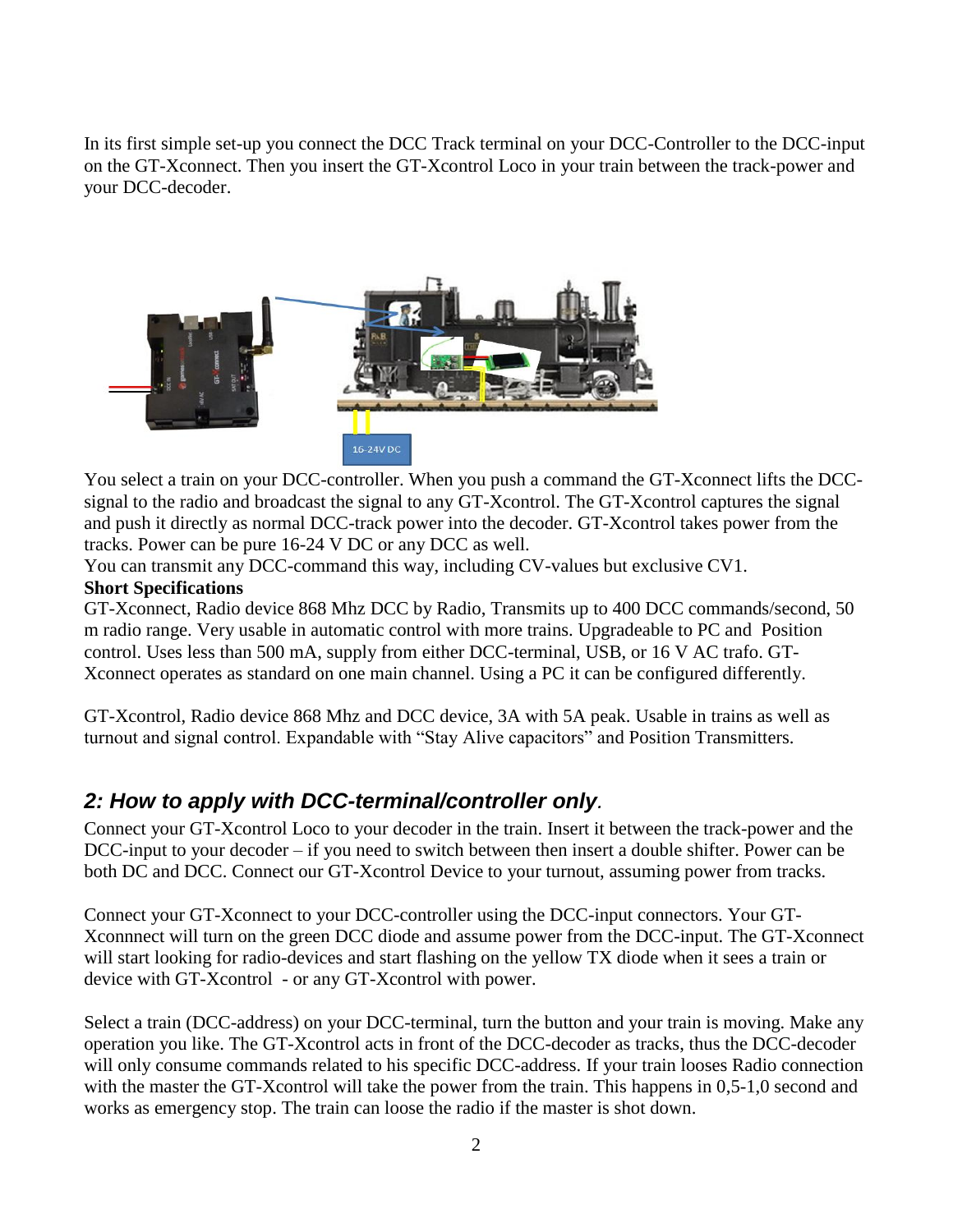Select a turnout on your DCC-terminal. The address is the last 3 digits in the ID – the number on the device. Press the turn or straight button to change the turnout or signal.



Mode A: In Vehicle: Use 1+2 as power (DC or DCC), use 3+4 as Stay alive, use 6+7 as DCC output to decoder, Eventually use 8+9 for positioning transmitter. Mode B: Use 1+2 as power (DC or DCC), use 6+7 if Polar switch, or use 5 as high and 6+7 as left/right draw on switch Mode C: As mini booster: use 1+2 as power (DC or DCC), use 6+7 as DCC for rails.

## <span id="page-2-0"></span>*3: How to apply GT-Xcontrol with PC and GT-Command only.*

Connect your GT-Xcontrol Loco to your decoder in the train. Insert it between the track-power and the DCC-input to your decoder – if you need to switch between then insert a double shifter. Power can be both DC and DCC. Connect our GT-Xcontrol Device to your turnout, assuming power from tracks.

Connect your GT-Xconnect to your PC using the USB. Your GT-Xconnnect will turn on the power diode. The GT-Xconnect will start looking for radio-devices and start flashing on the yellow TX diode when it sees a train or device with GT-Xcontrol - or any GT-Xcontrol with power – and flash on the RX diode if it finds satellites.

Start GOTMasterUtils. The Master shows up with ID and firmware status. Power on the GT-Xcontrol connecting Power to terminal 1 and 2. Use Tab 2 and see the GT-Xcontrol shows up. Change the type from 4 to 3, now it works with a specific train, and it has DCC address 3 in its internal setting. Shut down GOTMasterUtils.

Start GT-Command on the PC, follow the GT-Command manual, license code, and connections. When the GT-Xconnect is connected it shows green down left on the screen.The GT-Xcontrol will show up as a sender (vehicle). Use GT-Command to configure it, say as Track G-Scale train "Thusis". Use the CV-Change line in vehicle configuration to set the DCC-address to the one of your vehicle, say 9. Confirm "Write" and "Save". Move the speed-bar of the vehicle on the PC, and the train moves left/right, and turn on the functions, light etc.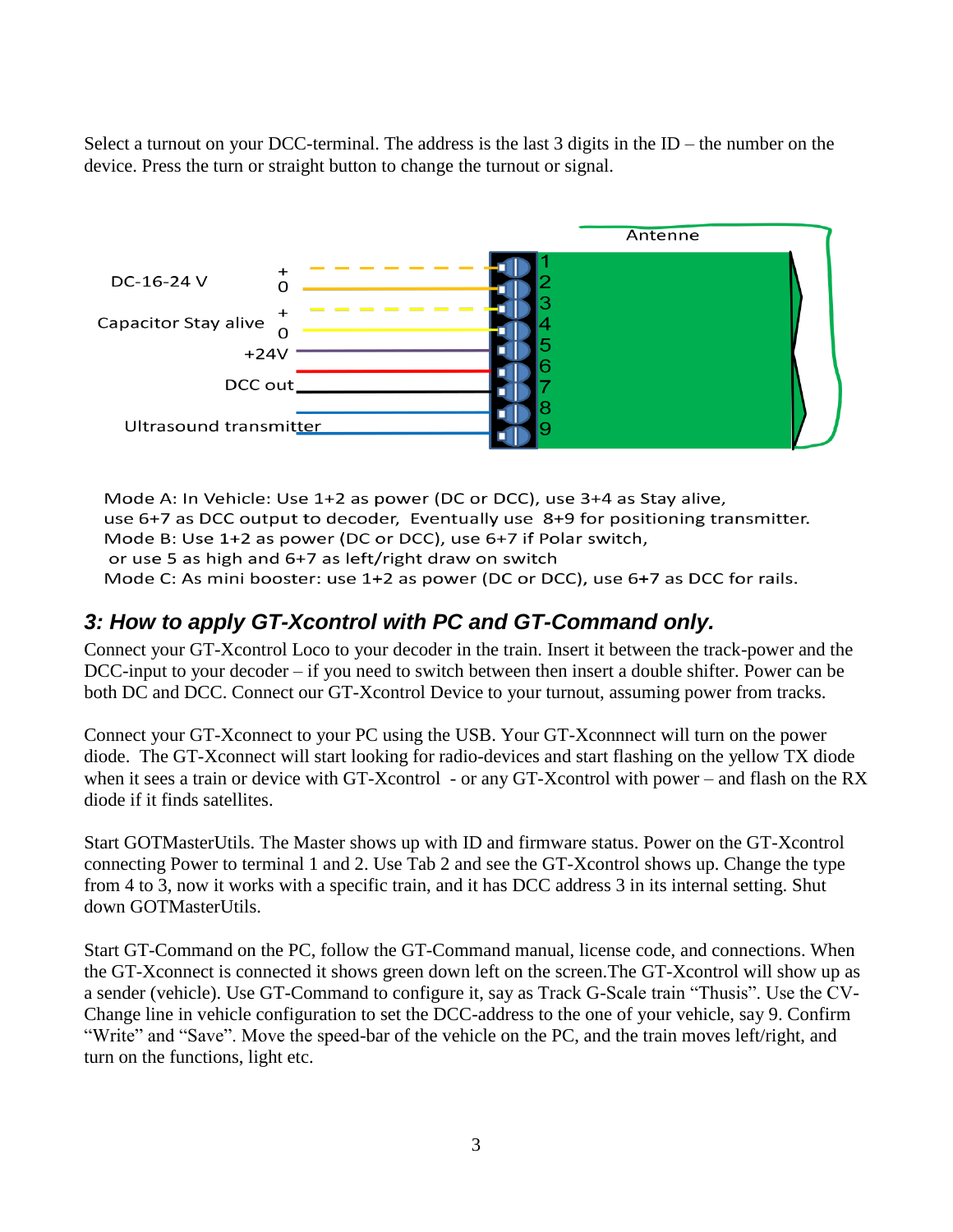Now the train is ready to use for any driving, it might need a speed calibration, please see the GT-Command manual.

If you are in doubt whether the GT-Xcontrol is captured, then use in GT-Command the Function **../tools/show debug** to find it in the red to the right. If it shows up with the right ID but in a narrow black box it is a Type 5 GT-Xcontrol Device and is configured for turnouts and switching.

If you use it for switching then create a turnout and insert the GT-Xcontrol ID, now you can use both dual coil and polar turnouts

# <span id="page-3-0"></span>*4: Change the type of your GT-Xcontrol,*

Just use the GOTMasterUtils. You can shift between 2-3-4-5

Type 2: Prepared for original LGB-decoder. GT-Xcontrol operate in Broadcast mode between Decoder and GT-Xcontrol, meaning that GT-Xcontrol does not care about the DCC-address of the decoder. You only need to tell the GT-Xcontrol its own DCC-address. To be used with PC-operation.

Type 3: Prepared for all other decoders, GT-Xcontrol and the Decoder has corresponding DCCaddresses. Also to be used with PC-operation and can also work with operation using DCC-controller only.

Type 4: GT-Xcontrol has no specific DCC-address but reads all DCC-commands in the air and pass them on to the Decoder, which then filters them base on its own DCC-address. To be used only with DCC-Controller operation.

Type 5: GT-Xcontrol acts as a radio decoder for a turnout or any Magnetic Article. The last 3 digits in the ID works as DCC-address.

## <span id="page-3-1"></span>*5: Advanced Settings*

Both GT-Xcontrol has a green diode flashing differently depending on the Status:

- 1) Slow Flash, (500ms On, 1500ms Off): It tells the Power is on but the Radio in GT-Xconnect is off. This mode is used when the GT-Xcontrol searches the Radio channel.
- 2) A short double flash for every measurement, in this mode the GT-Xcontrol and the Radio in the Master is connected, however the GT-Xcontrol has not yet received his configuration data from the Master.
- 3) One short flash every 3rd second. This is operation mode meaning that the GT-Xcontrol receives DCC-data from the GT-Xconnect, however GT-Xcontrol is NOT in Position measurement mode.
- 4) Short flash every time a measurement is made.. GT-Xcontrol is in both measurement mode and control mode. The flash frequence follows each measurement, as an example 10 measurements per second in only one train.

If you power your GT-Xconnect from a DCC-central, then the power to the GT-Xconnect will disappear if you press emergency stop – the red button. It means the radio will turn down and you can not operate your train. If you want to stop the power on the rails with this button, then please operate a relay for your power supply to the rails which can shift your current (may be 5 A?) and which is driven by the DDC-terminal power. Then both rails and Radio will terminate.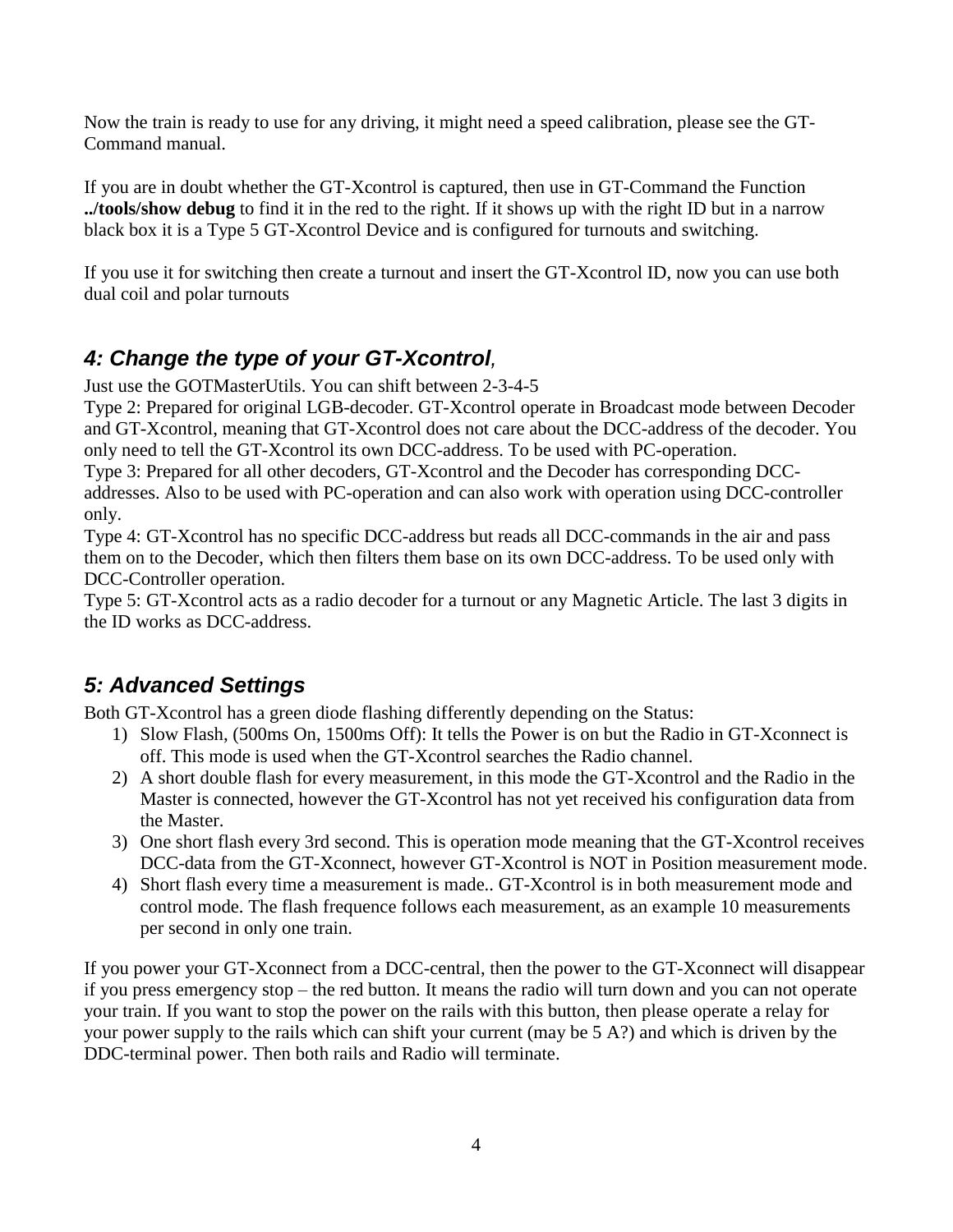Normally when you loose the radio the train will stop in less than 10 seconds if the radio does not turn up again.

## <span id="page-4-0"></span>*6: GT-Xcontrol Loco supports CV- settings:*

As standard your Loco is running on all the initial settings you have made. You can always take you Loco off track and put it on Programming track and make adjustments. This method is the standard method to change CV-values. Please set the Address of your Loco to a specific one **before** you connect the GT-Xcontrol. The GT-Xcontrol will support any setting you do via programming track, **however you must dismount the GT-Xcontrol in order to put the train on programming track.**

Should you want to change CV's after you have connected your GT-Xcontrol then the changes will be made via radio. Not all decoders will allow the Loco Address (CV1) to be changed this way. It depends on how the decoders apply the broadcast mode. We have tested ESU-decoders and Uhlenbrock decoders which all allow the CV1 change as described below.

## <span id="page-4-1"></span>*7: Change CV-values on Loco using a DCC-Controller or PC:*

- 1) Change the Loco DCC Address. This can only be made if the there is one and only one GT-Xcontrol connected to the GT-Xconnect. Please shut down all other powered GT-Xcontrol – or simply take the trains off track. Please think of the following process as if your train with the GT-Xcontrol connected stands on Main track as the only one.
	- a. Please select the decoder programming mode. If
	- b. your controller allows that please select Programming on main track. Please select your current loco address (i.e. 3), please select CV to be 1, please select the CV-value to be say 9. And then press Program. Now the radio will transmit the new CV1 to the decoder. Please select the new loconet address (9) and press an Fx button to see that it operates on the new address.
	- c. You might also apply a broadcast process. GT-Xconnect supports loco address 9997 as equivalent to Loco address 0, meaning 9997 is used for broadcast. Please select 9997 as your Loco address on the controller, and use any available method to set the CV1 for the 9997. **It means that you should not have any Loco running on address 9997**.) Please select a new DCC-address and send it from the your DCC-terminal. The GT-Xconnect will broadcast this message to all radio-devices, however as you have only one connected the decoder behind this GT-Xcontrol will receive the new value for the Address and then adjust it. Afterwards you can operate your train with this new address.
- 2) You can change any CV-value from you DCC- terminal. It woks the same way as if you were sending a new CV on main track. Please select the CV-setting mode on your terminal. Select the Loco address and select the CV you want to adjust. Key in the new CV-value and submit it in the same way as if you would normally do on a main track.
- 3) You can change any CV using the Vehicle Configuration on your PC. Please be aware that nothing happens in Type 3 if the CV1 of the GT-Xcontrol is different from the CV1 of the decoder. Please ensure they are in sync. from beginning.